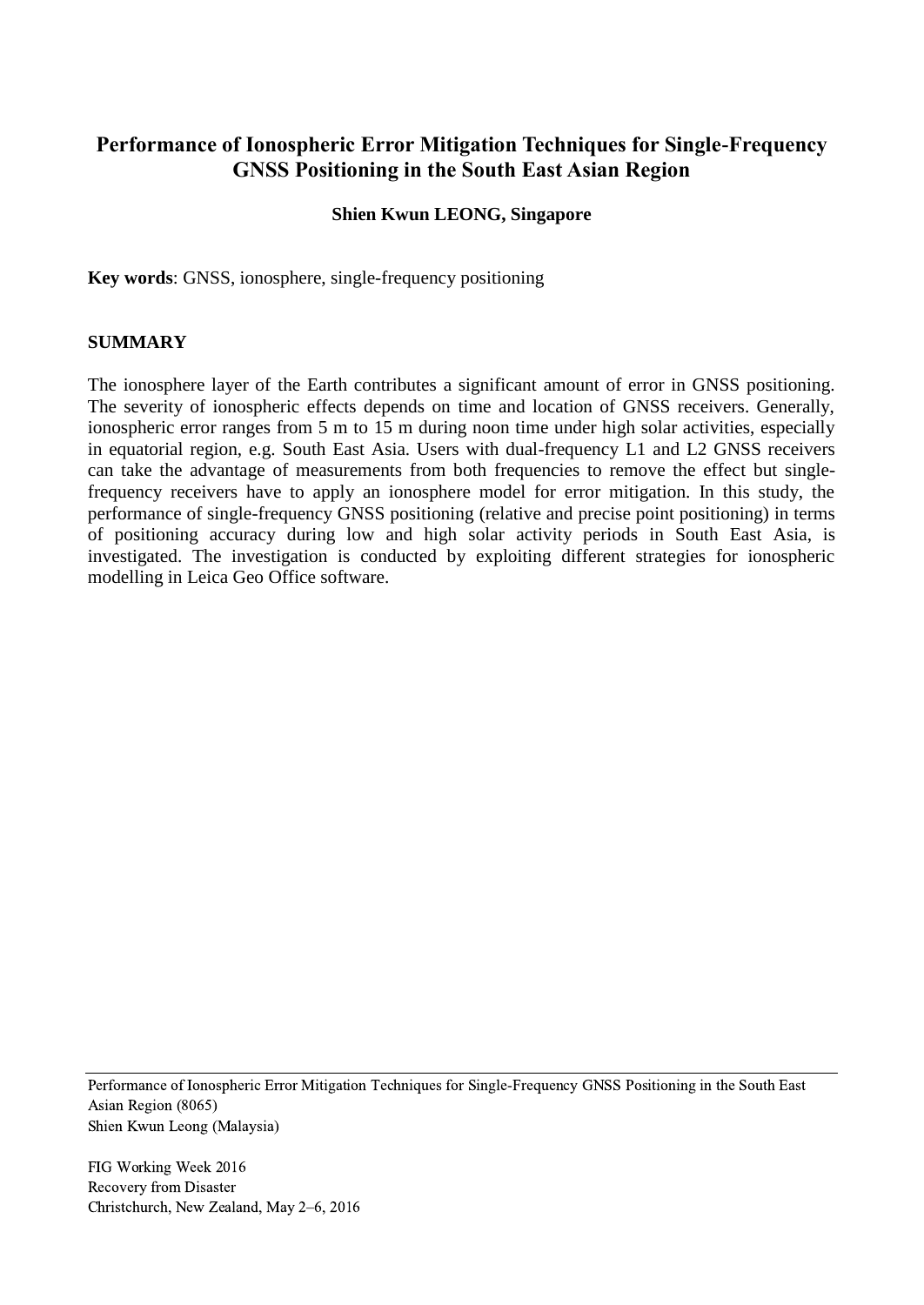# **Performance of Ionospheric Error Mitigation Techniques for Single-Frequency GNSS Positioning in the South East Asian Region**

# **Shien Kwun LEONG, Singapore**

# **1. INTRODUCTION**

The ionosphere of the Earth is that band of atmosphere extending from about 50 to 1000 km above the Earth's surface in which the sun's Extreme Ultra-Violet (EUV) radiation and X-ray emission ionises gas molecules which then produces free electrons and ions (Klobuchar, 1996). The ionosphere layer contributes a significant amount of error in Global Navigation Satellite Systems (GNSS) positioning. The severity of ionospheric effects depends on time and location of GNSS receivers. Generally, ionospheric error ranges from 5 m to 15 m during noontime but it can exceed over 100 m under high solar activities, especially in equatorial region.

Users with dual-frequency L1 and L2 GNSS receivers can take the advantage of measurements from both frequencies to remove the effect but single-frequency (SF) receivers have to apply an ionosphere model for error mitigation. Empirical ionosphere models, for example, Klobuchar model (Klobuchar, 1987) is estimated to reduce about the 50% Root Mean Square (RMS) ionospheric range error worldwide. Alternatively, SF GNSS users can obtain ionospheric corrections from an external source such as Centre for Orbit Determination in Europe (CODE) Global Ionosphere Maps (GIM).

The performance of these models has been investigated in other regions under different solar activity conditions (Abdel Mageed, 2014; Adekunle, 2014). Hence, the focus of this paper is to examine the ionospheric modelling strategies in Leica Geo Office (LGO) software for SF GNSS pseudo- Precise Point Positioning (PPP) during low and high solar activity periods in South East Asia (SEA).

# **2. DATA AND METHOD OF ANALYSIS**

# **2.1 Data and Area of Study**

This study concentrates on South East Asia and adjacent area, which is located under low-latitude region as shown in Figure 1. The daily RINEX data from IGS stations in this region for the year 2015 day of year (DoY) 045 and DoY 067, which correspond to a day with low solar activity ( $K_p =$ 1) and the St. Patrick's Day 2015 geomagnetic storm (G4-class;  $K_p = 8$ ), respectively, have been used in this study.

Performance of Ionospheric Error Mitigation Techniques for Single-Frequency GNSS Positioning in the South East Asian Region (8065) Shien Kwun Leong (Malaysia)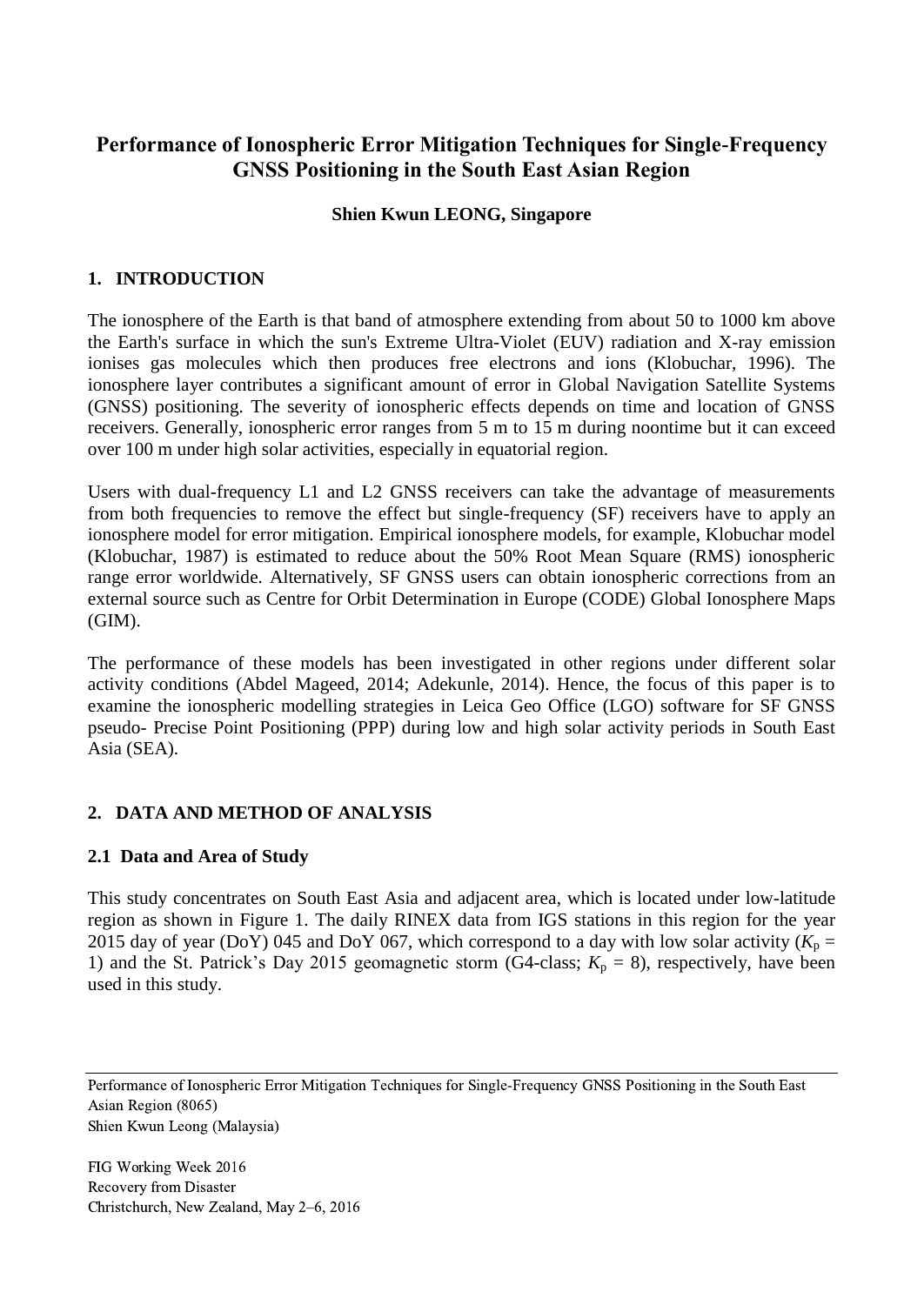

**Figure 1**. The location of IGS stations in South East Asian region.

#### **2.2 Method of Analysis**

For both days, SF GNSS pseudo-PPP solutions with different ionosphere modelling were obtained for each IGS stations using the processing parameters and strategy as shown in Table 1. Results were compared against its known ITRF coordinates for performance assessment.

|  |  | Table 1. Processing parameters and strategy for SF GNSS solutions |
|--|--|-------------------------------------------------------------------|
|  |  |                                                                   |

| <b>Processing parameters</b> | <b>Processing strategy</b>           |  |  |
|------------------------------|--------------------------------------|--|--|
| Software                     | Leica Geo Office 8.4                 |  |  |
| Positioning mode             | Static pseudo-PPP                    |  |  |
| Satellite system             | GPS+GLONASS                          |  |  |
| Frequency                    | $L1$ only                            |  |  |
| Solution type                | Smoothed pseudorange                 |  |  |
| Elevation cut-off angle      | 10 degrees                           |  |  |
| Sampling rate                | 30 seconds                           |  |  |
| Satellite ephemeris          | IGS precise final orbit (SP3)        |  |  |
| Tropospheric correction      | Hopfield model                       |  |  |
| Ionospheric correction       | Broadcast Klobuchar model,           |  |  |
|                              | Computed model (Single-layer model), |  |  |
|                              | CODE Global Ionosphere Maps (GIM)    |  |  |

Performance of Ionospheric Error Mitigation Techniques for Single-Frequency GNSS Positioning in the South East Asian Region (8065) Shien Kwun Leong (Malaysia)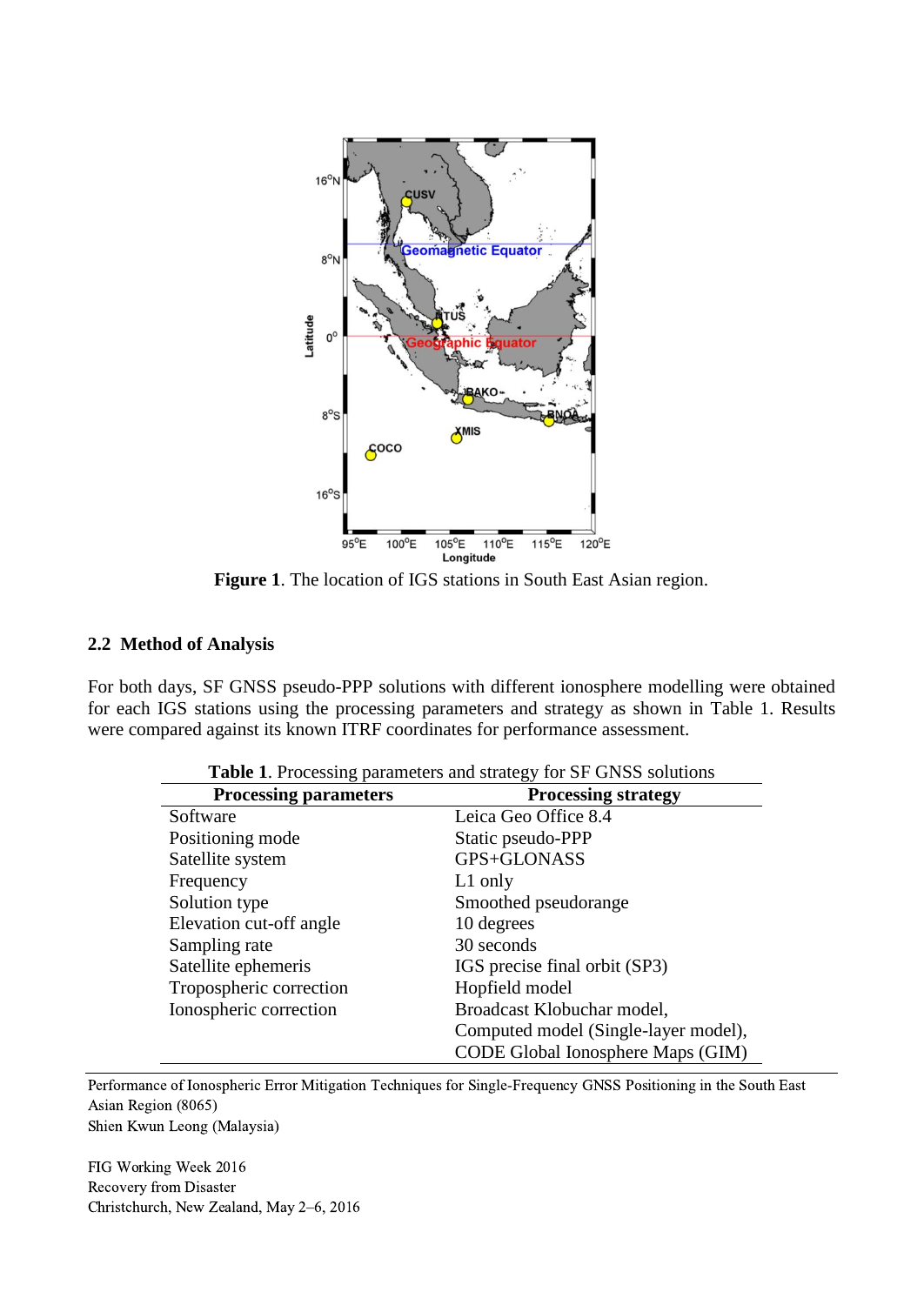### **3. RESULTS AND DISCUSSIONS**

#### **3.1 Accuracy of SF GNSS Pseudo-PPP**

The positional accuracy of SF GNSS pseudo-PPP is expressed in 3D position error. The results for DoY045 and DoY067 are tabulated in Table 2 and 3, respectively.

| <b>Table 2.</b> 5D position error with different ionospheric models for Do 1045 |                              |           |          |                 |  |
|---------------------------------------------------------------------------------|------------------------------|-----------|----------|-----------------|--|
|                                                                                 | <b>3D Position Error [m]</b> |           |          |                 |  |
| 2015 DoY045                                                                     | <b>Ionosphere Modelling</b>  |           |          |                 |  |
|                                                                                 | <b>None</b>                  | Klobuchar | Computed | <b>CODE GIM</b> |  |
| <b>CUSV</b>                                                                     | 13.076                       | 4.907     | 1.275    | 1.492           |  |
| <b>NTUS</b>                                                                     | 13.392                       | 5.213     | 0.933    | 2.307           |  |
| <b>BAKO</b>                                                                     | 9.184                        | 1.863     | 4.470    | 2.360           |  |
| <b>BNOA</b>                                                                     | 8.654                        | 0.554     | 4.298    | 2.235           |  |
| <b>COCO</b>                                                                     | 11.633                       | 4.438     | 1.729    | 1.438           |  |
| <b>XMIS</b>                                                                     | 8.446                        | 2.151     | 0.935    | 1.963           |  |
| Average                                                                         | 10.731                       | 3.188     | 2.273    | 1.966           |  |

**Table 2**. 3D position error with different ionospheric models for DoY045

**Table 3**. 3D position error with different ionospheric models for DoY076

|             | <b>3D Position Error [m]</b> |           |                 |                 |  |
|-------------|------------------------------|-----------|-----------------|-----------------|--|
| 2015 DoY076 | <b>Ionosphere Modelling</b>  |           |                 |                 |  |
|             | <b>None</b>                  | Klobuchar | <b>Computed</b> | <b>CODE GIM</b> |  |
| <b>CUSV</b> | 13.329                       | 4.106     | 1.931           | 1.313           |  |
| <b>NTUS</b> | 13.162                       | 4.473     | 1.073           | 1.331           |  |
| <b>BAKO</b> | 9.877                        | 1.591     | 3.311           | 1.917           |  |
| <b>BNOA</b> | 10.060                       | 2.479     | 3.433           | 1.652           |  |
| <b>COCO</b> | 11.454                       | 4.342     | 3.378           | 1.024           |  |
| <b>XMIS</b> | 11.664                       | 4.180     | 2.562           | 0.834           |  |
| Average     | 11.591                       | 3.528     | 2.615           | 1.345           |  |
|             |                              |           |                 |                 |  |

The largest error of 13.4 m was recorded for positioning without applying ionosphere model. All stations showed higher position error on DoY076 than DoY045 due to disturbed ionosphere condition. Similar trend can be observed for results with ionospheric modelling (Klobuchar and computed) except CODE GIM. Applying CODE GIM gave the lowest error about 1.3 m regardless of solar activity level. Local computed ionosphere model outperformed Klobuchar model as the model computed is in accordance with conditions prevalent at the time and position of observation. For better perspective, Figure 2 illustrates comparison between two selected days for each IGS stations. The accuracy of SF GNSS Pseudo-PPP in SEA region by averaging results from chosen IGS station is shown in Figure 3.

Performance of Ionospheric Error Mitigation Techniques for Single-Frequency GNSS Positioning in the South East Asian Region (8065) Shien Kwun Leong (Malaysia)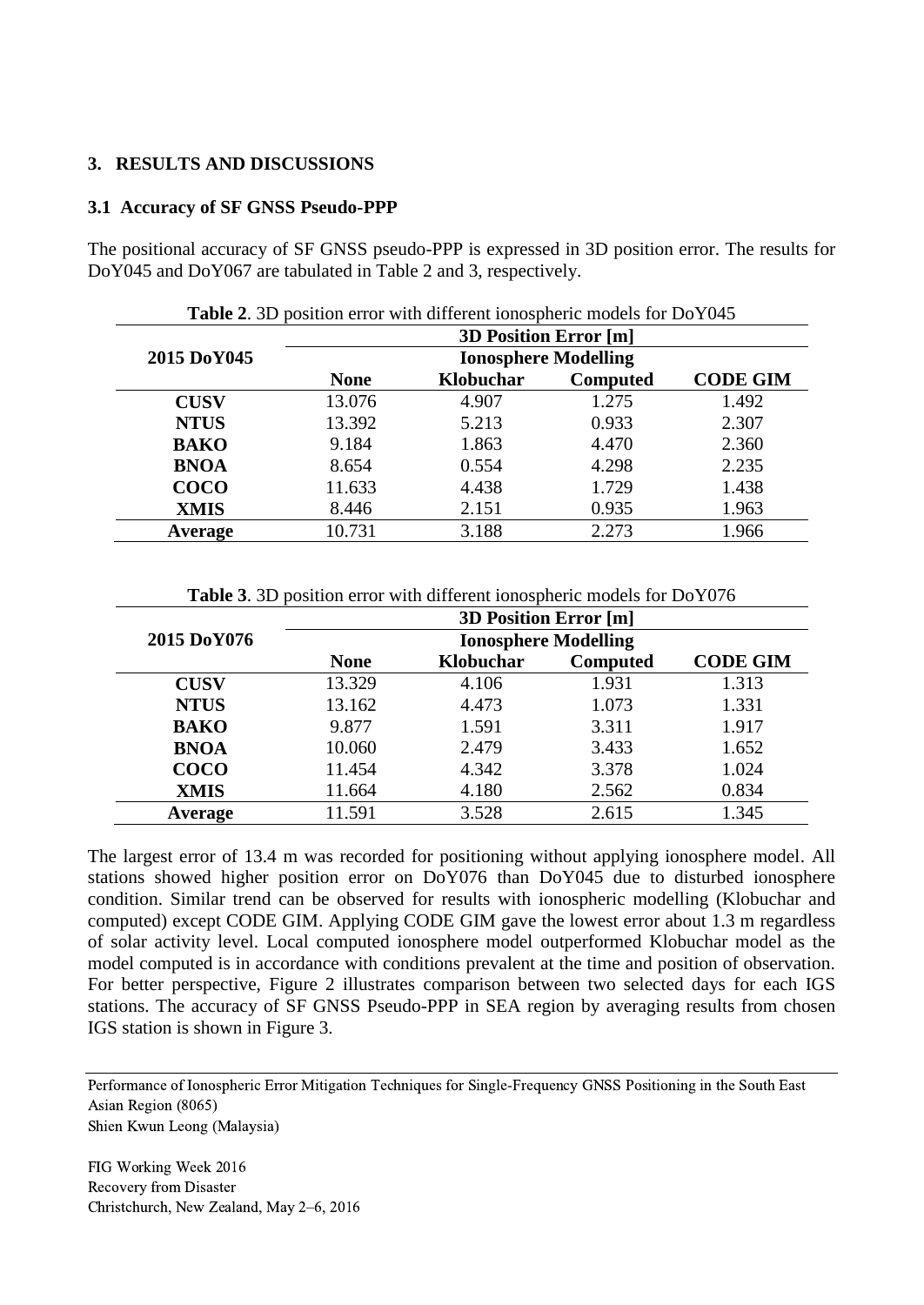

**Figure 2**. Accuracy of SF GNSS pseudo-PPP with different ionospheric modelling strategy during low (DoY045) and high (DoY076) solar activity periods for each IGS stations.



Performance of Ionospheric Error Mitigation Techniques for Single-Frequency GNSS Positioning in the South East Asian Region (8065)

Shien Kwun Leong (Malaysia)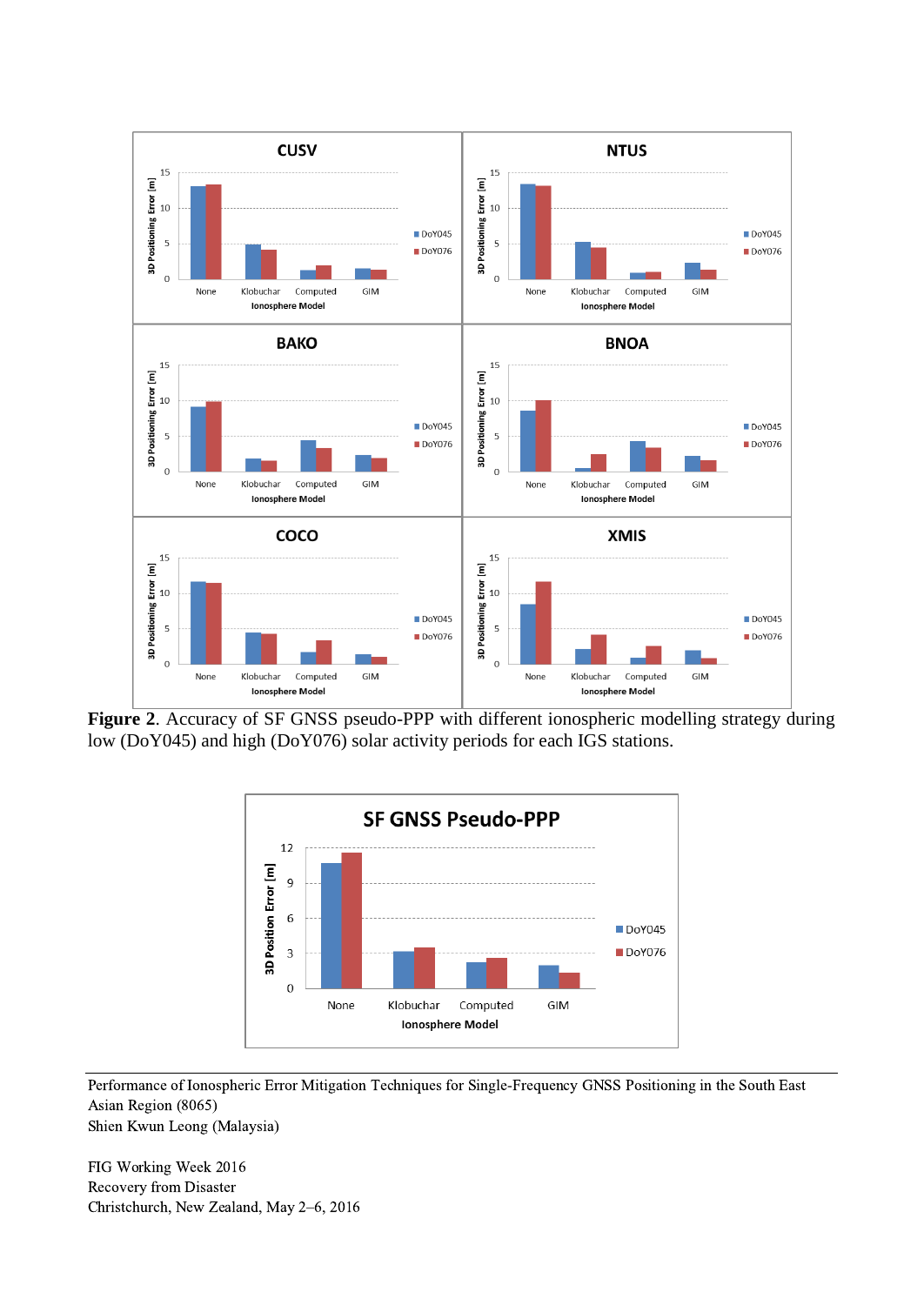**Figure 3**. Mean accuracy of SF GNSS pseudo-PPP with different ionospheric modelling strategy during low (DoY045) and high (DoY076) solar activity periods.

## **3.2 Performance of Ionospheric Modelling in LGO**

The percentage of improvement over solution without ionosphere correction for DoY045 and DoY067 are listed in Table 4 and 5, respectively.

|             | Improvement [%]<br><b>Ionosphere Modelling</b> |                 |                 |  |
|-------------|------------------------------------------------|-----------------|-----------------|--|
| 2015 DoY045 |                                                |                 |                 |  |
|             | Klobuchar                                      | <b>Computed</b> | <b>CODE GIM</b> |  |
| <b>CUSV</b> | 62                                             | 90              | 89              |  |
| <b>NTUS</b> | 61                                             | 93              | 83              |  |
| <b>BAKO</b> | 80                                             | 51              | 74              |  |
| <b>BNOA</b> | 94                                             | 50              | 74              |  |
| <b>COCO</b> | 62                                             | 85              | 88              |  |
| <b>XMIS</b> | 75                                             | 89              | 77              |  |
| Average     | 72                                             | 77              |                 |  |

**Table 4**. Improvement with different ionospheric models for DoY045

|             |                             | Improvement [%] |                 |  |  |
|-------------|-----------------------------|-----------------|-----------------|--|--|
| 2015 DoY045 | <b>Ionosphere Modelling</b> |                 |                 |  |  |
|             | Klobuchar                   | <b>Computed</b> | <b>CODE GIM</b> |  |  |
| <b>CUSV</b> | 69                          | 86              | 90              |  |  |
| <b>NTUS</b> | 66                          | 92              | 90              |  |  |
| <b>BAKO</b> | 84                          | 66              | 81              |  |  |
| <b>BNOA</b> | 75                          | 66              | 84              |  |  |
| <b>COCO</b> | 62                          | 71              | 91              |  |  |
| <b>XMIS</b> | 64                          | 78              | 93              |  |  |
| Average     |                             | 76              | 88              |  |  |

**Table 5**. Improvement with different ionospheric models for DoY076

Figure 4 gives an overview picture of improvement exhibited by applying respective ionosphere models for each IGS stations, whereas the mean percentage of improvement in SEA is shown in Figure 5. The improvement of about 70% in Klobuchar model, which is considerably low compared with other models, suggests that the simplicity of Klobuchar model did not capture the variation of equatorial ionosphere in this region, even during quiet condition. On the other hand, same level of improvement for local computed model was observed during both quiet and disturbed days. CODE GIM, which is generated on a daily basis at CODE using data from about 200 GPS/GLONASS sites of the IGS and other institutions, proves itself as a reliable source for ionospheric modelling as it

Performance of Ionospheric Error Mitigation Techniques for Single-Frequency GNSS Positioning in the South East Asian Region (8065)

Shien Kwun Leong (Malaysia)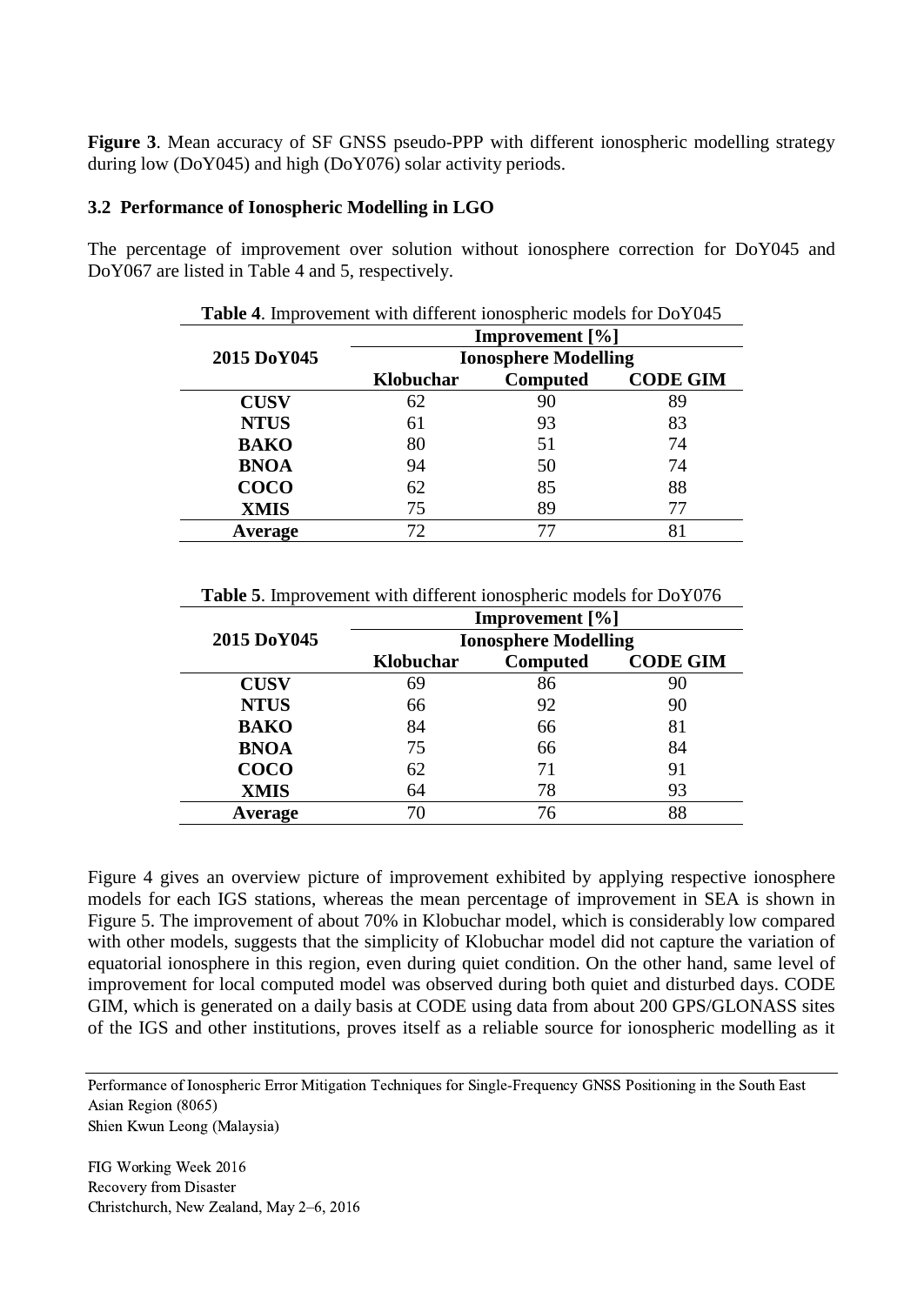



**Figure 4**. Improvement of positioning error exhibited by respective ionosphere models during low (DoY045) and high (DoY076) solar activity periods for each IGS stations.

Performance of Ionospheric Error Mitigation Techniques for Single-Frequency GNSS Positioning in the South East Asian Region (8065) Shien Kwun Leong (Malaysia)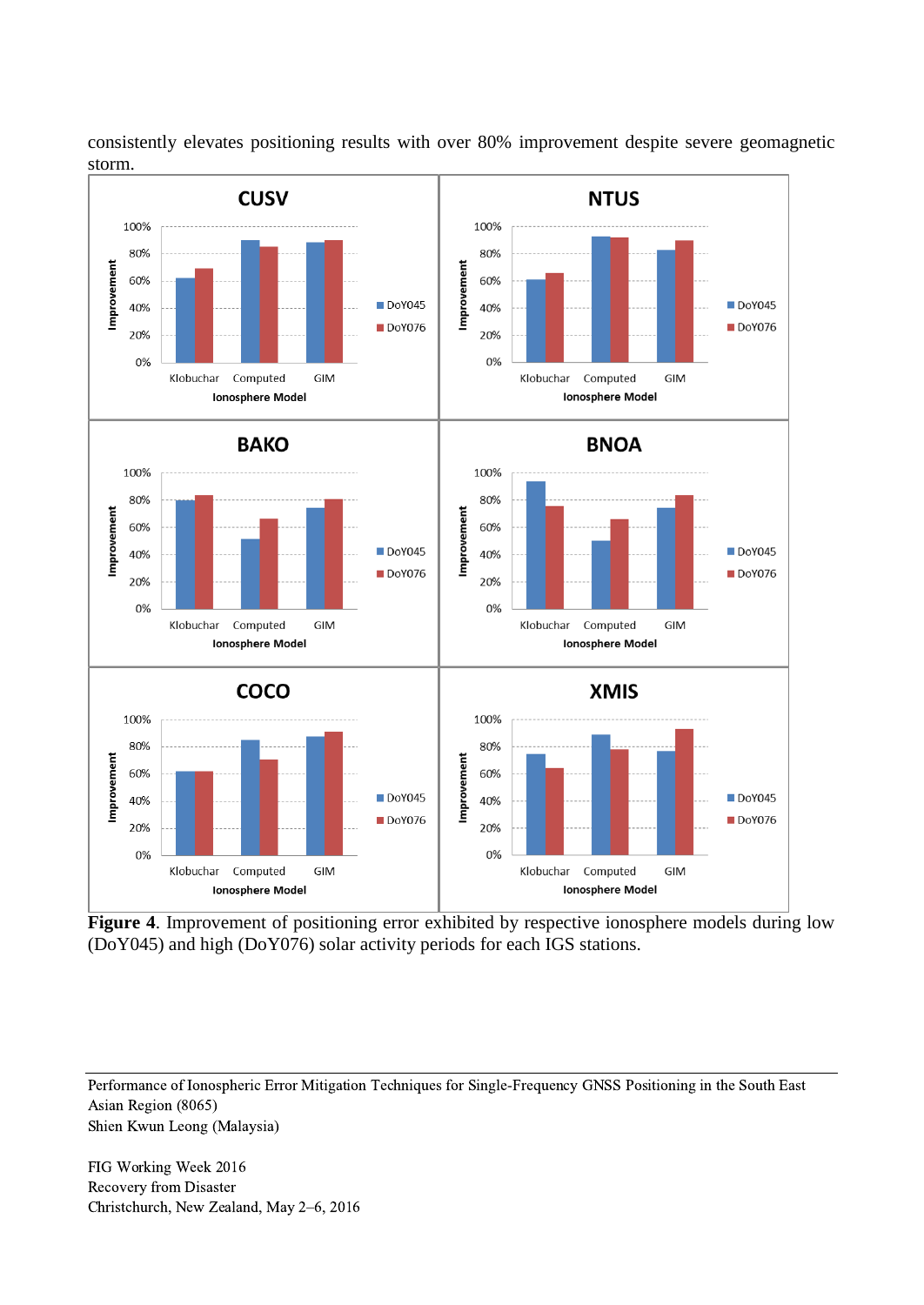

**Figure 5**. Mean improvement of positioning error exhibited by respective ionosphere models during low (DoY045) and high (DoY076) solar activity periods.

# **4. CONCLUDING REMARK**

This paper presents the comparative study of SF GNSS pseudo-PPP solutions as estimated by applying three ionospheric models, i.e. Klobuchar model, local computed model and CODE GIM. Additionally, the performance in terms of percentage of improvement over solution without ionospheric correction demonstrated by these models was analysed. CODE GIM, which is generated on a daily basis at CODE using data from about 200 GPS/GLONASS sites of the IGS and other institutions, can be considered as a robust ionosphere model as it outperformed computed model that contains local information of ionosphere condition, and consistently elevates positioning results with over 80% improvement despite severe geomagnetic storm. With further enhancement, SF GNSS positioning with GIM shall stands out to be very advantageous, especially for user in sparse networks.

#### **REFERENCES**

Abdel Mageed, K. M., 2014, Effect of using Klobuchar, CODE, and No-Ionosphere Models on Processing Single Frequency GPS Static Medium Baselines, International Journal of Scientific & Engineering Research, 5(5), ISSN 2229-5518.

Adekunle, I. O., 2014, An Assessment of Ionospheric Error Mitigation Techniques for GNSS Estimation in the Low Equatorial African Region, Positioning, 5, 27-35, http://dx.doi.org/10.4236/pos.2014.51004.

Performance of Ionospheric Error Mitigation Techniques for Single-Frequency GNSS Positioning in the South East Asian Region (8065) Shien Kwun Leong (Malaysia)